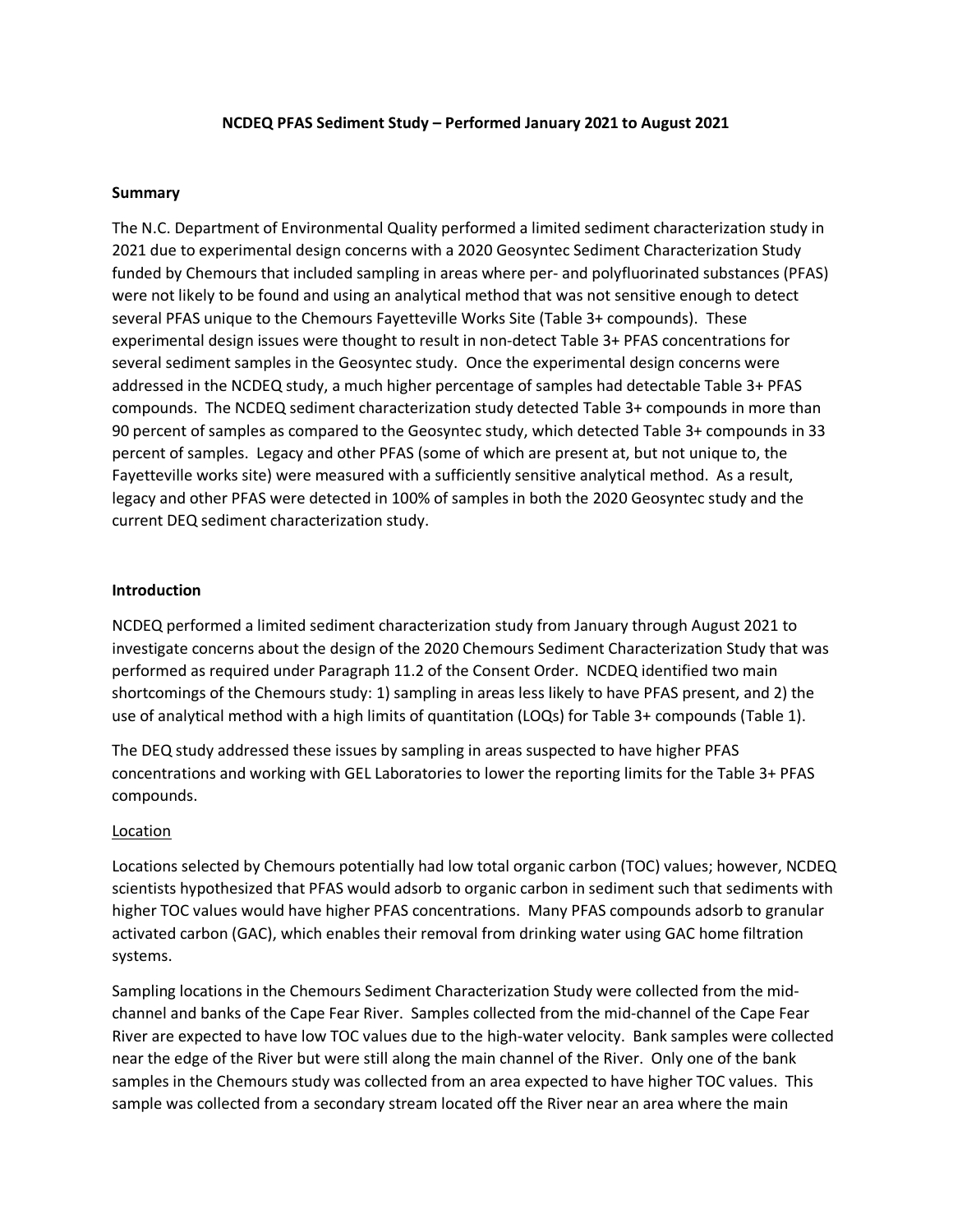channel forms a bend. The lower flow rates in the secondary stream allow sediments to settle out of the water column.

The NCDEQ sampling locations were selected in known floodplains along the Cape Fear River which are commonly inundated during seasonal flooding, allowing fine-grained sediments to settle out of suspension from floodwaters. PFAS are thought to accumulate in these finer-grained, higher organic sediments. The floodplain deposits commonly contain considerable plant debris and the soils in these areas may be disturbed or redistributed by land-dwelling organisms or plant roots. PFAS concentrations were determined in the samples using an analytical method with improved reporting limits. TOC and grain size data were also collected for a subset of samples.

Raven Rock State Park was chosen as the location to collect background (ambient) PFAS data upstream because this area was approximately 43 miles north of the Fayetteville Works Site, and was thought to be outside of the known Table 3+ PFAS aerial deposition area. Downstream locations ranged from Tar Heel Ferry Boat Ramp to International Paper as shown in Figure 1.

# Analytical Methods

The analytical methods used in the [Chemours Sediment Characterization Study](https://edocs.deq.nc.gov/WasteManagement/DocView.aspx?id=1611195&dbid=0&repo=WasteManagement) had high reporting limits for Table 3+ compounds, likely resulting in non-detectable levels of PFAS in areas where the compounds are in fact present. DEQ worked with GEL Laboratories to lower its reporting limits, particularly on the Table 3+ compounds (see Table 1 below). Discussions with the Environmental Protection Agency Region 5 scientists also indicated that lower reporting limits for PFAS in soil are achievable. Reporting limits for various PFAS Soil Methods, including those used by the contract lab Chemours used (Eurofins), are given in Table 1.

**Table 1.** Reporting limits for PFAS Soil Methods. GEL is the contract lab used by NCDEQ and Eurofins is the contract lab used by Chemours. Improved reporting limits are noted for Table 3+ compounds in GEL methods. The LOQ is the same as the reporting limits for all values in this table. **Note**: all units are in ng/g (parts per billion) dry weight of soil, which are 1000x higher than the ng/L (parts per trillion) units used to report PFAS concentrations in water and other liquid samples.

| Lab                 | <b>Method</b>             | Compound(s)  | LOQ(ng/g)    | Improved LOQ $(ng/g)$ |
|---------------------|---------------------------|--------------|--------------|-----------------------|
| <b>GEL</b>          | EPA Method 537.1 Modified | GenX         | 0.5          | 0.15                  |
|                     | EPA Method 537.1 Modified | Table $3+$   | 1.1          | 0.15                  |
|                     | EPA Method 537.1 Modified | Legacy/Other | $0.7$ to 1.5 | <b>NA</b>             |
| <b>Eurofins</b>     | Method 537M/Table 3+*     | GenX         | 0.25         | <b>NA</b>             |
|                     | Table $3+$                | Table $3+$   | $1$ to $2$   | <b>NA</b>             |
|                     | Method 537M               | Legacy/Other | 0.2          | <b>NA</b>             |
| <b>EPA Region 5</b> | <b>NA</b>                 | GenX         | <b>NA</b>    | <b>NA</b>             |
|                     | <b>NA</b>                 | Table $3+$   | <b>NA</b>    | <b>NA</b>             |
|                     | ATSM D7968.17a            | Legacy/Other | $0.025***$   | NА                    |

\* GenX is reported by Eurofins in some cases using Method 537M and in other cases using the Table 3+ Method.

\*\* A few legacy PFAS in ATSM D7968.17a have higher reporting limits. PFOS, PFPeA, and PFBA have reporting limits of 0.050, 0.125, and 0.125 ng/g, respectively.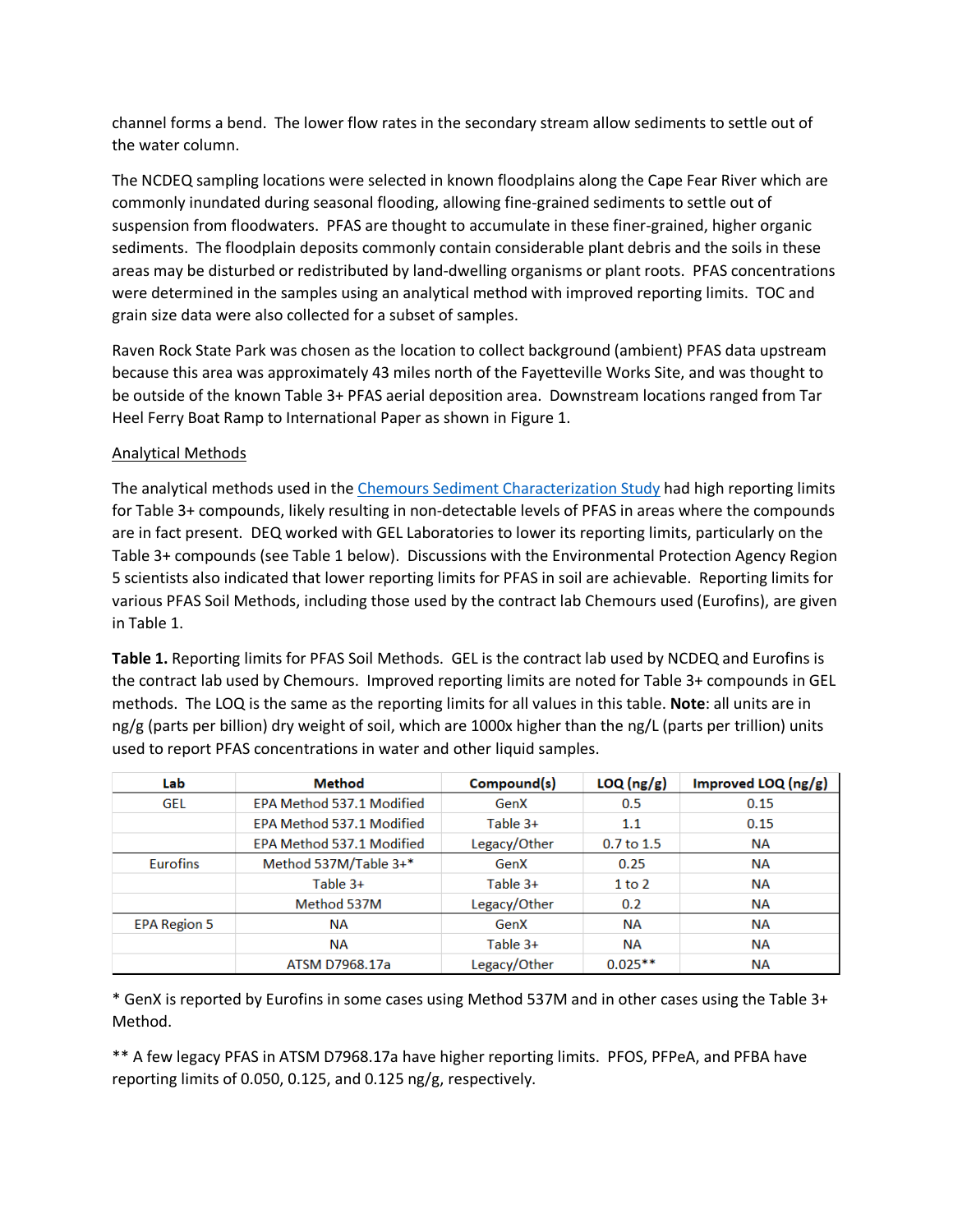### **Sample Collection and Analysis**

Four sampling trips were taken to collect sediment samples from 10 locations (Figure 1) within known floodplains along the Cape Fear River downstream of the Chemours Fayetteville Works Facility. PFAS contamination of soils from aerial deposition has been detected as far as 20 miles from the Chemours Fayetteville Works facility, with studies still ongoing to find the edge of contamination. All sites chosen were either able to be freely accessed or were sampled with permission in the case of International Paper. An initial reconnaissance trip was made in November 2020 to locate and determine accessibility at several of the proposed sampling sites. Some sample locations needed to be modified slightly due to vegetative growth present or signs or locks indicating that access was restricted in areas previously accessible during the reconnaissance trip.

Composite samples are collected from the surface, while grab samples are collected deeper from the subsurface. At least one grab sample and one composite sample were collected at each sampling location except at White Oak Road, where only one composite sample was collected under standing water; therefore, a grab sample at depth was not feasible. Composite samples were collected by removing five samples of soil from the top zero to six inches of sediment; four from each corner of a square about a meter apart; and one from the center of the square. These five samples were then mixed to form one composite sample. Grab samples were collected at a depth of approximately 12 inches in the center of the square. One duplicate sample (either a grab or composite duplicate) was collected on each sampling trip. Samples were analyzed by GEL laboratories for 55 PFAS using a modified version of EPA Method 537.1.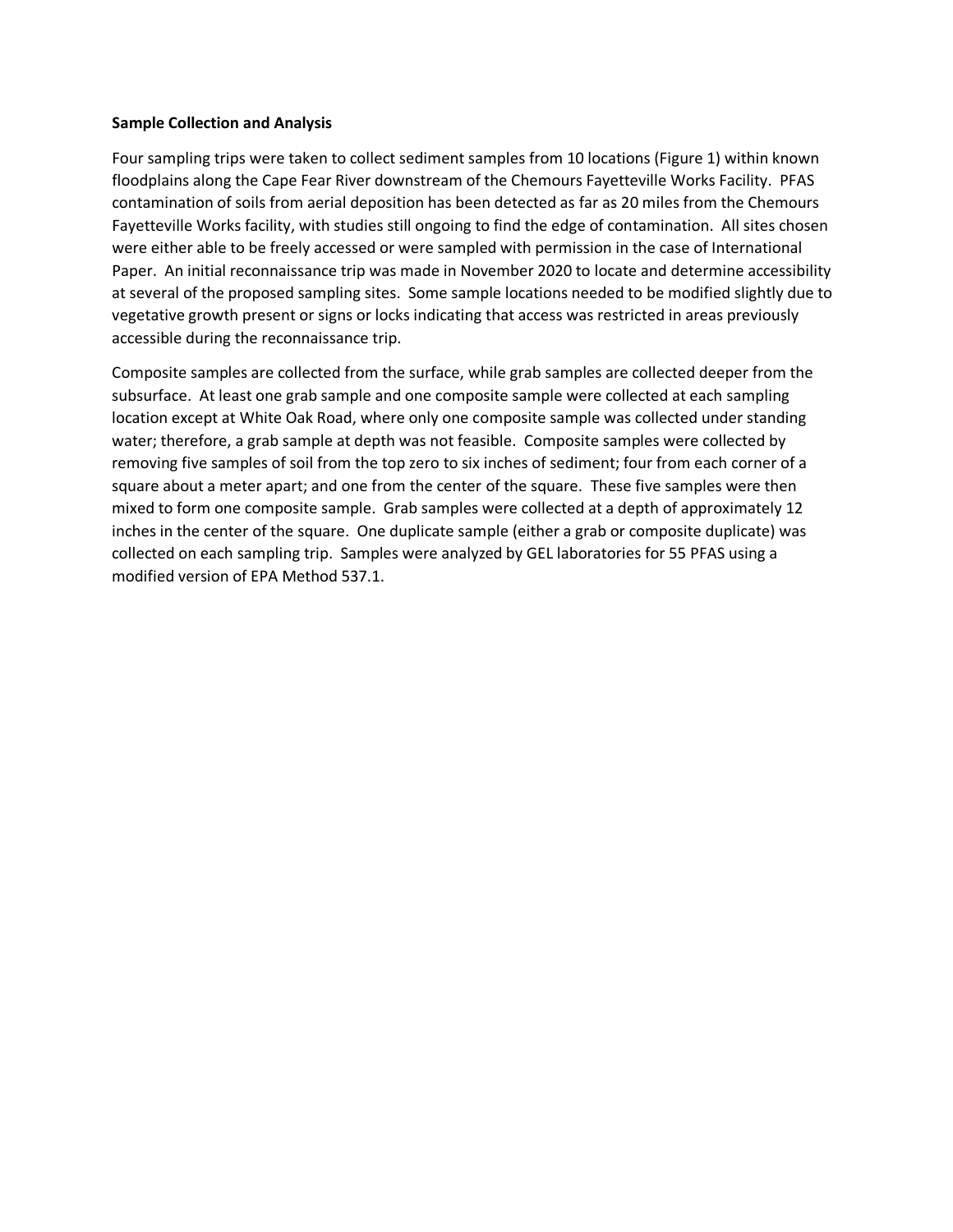

**Figure 1**. DEQ Sediment Study Sampling Locations along the Cape Fear River

# **Results**

**TOC Results** - Data from the NCDEQ study indicated that samples were successfully chosen from areas with higher TOC values than are generally found in the mid-channel and edges of the Cape Fear River. Seven out of 11 samples had TOC values higher than the maximum TOC value of 33 g/kg in the Chemours study (Table 2). During the last sediment sampling event, lower TOC values were noted in samples collected. The DEQ Sampling Team indicated that lower TOC values may be associated with the sediment samples from the last sampling trip because there was no longer access to the specific locations that were chosen during the reconnaissance trip. Vegetative overgrowth, no trespassing signs,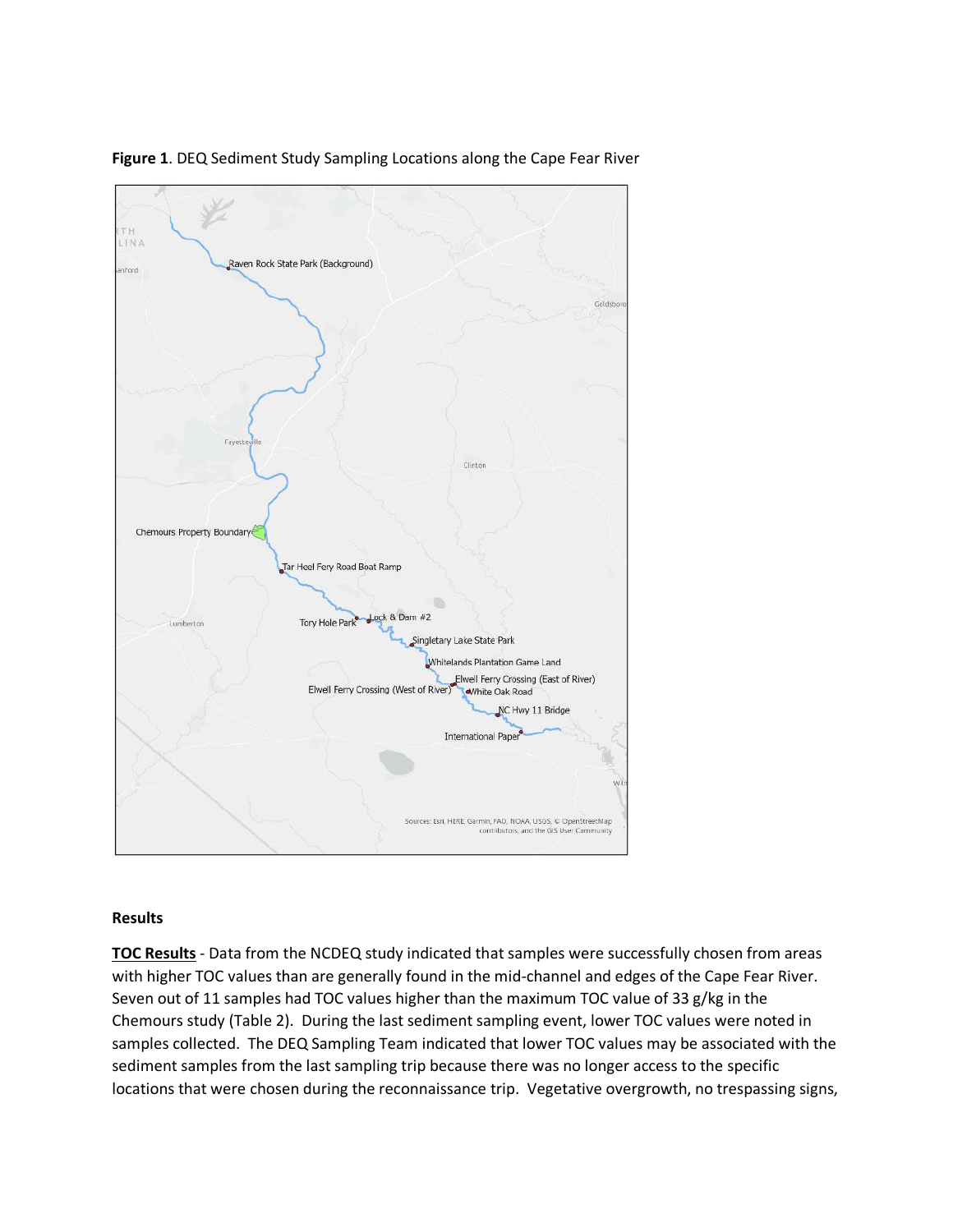and locks that were not previously present prevented access to the originally designated sampling areas. In addition, these last samples collected, while downstream of the facility, were upstream of previous samples collected and were more likely to have steeper banks and stronger flow, making floodplain deposition less likely.

**Table 2**. TOC Data for NCDEQ Sediment Study Samples. Note: units for TOC are in grams (g) of TOC per kilogram (kg) of soil (dry weight). Seven out of 11 samples (sample above thick black line in table below) had TOC values higher than the maximum TOC value of 33 g/kg in the Chemours study.

| Location                              | TOC Value (g/kg) |  |
|---------------------------------------|------------------|--|
| <b>International Paper</b>            | 119              |  |
| Singletary Lake State Park            | 103              |  |
| White Oak Rd                          | 86.7             |  |
| NC HWY 11 Bridge Sample 1             | 64.4             |  |
| <b>Tory Hole Park</b>                 | 60.3             |  |
| Elwell Ferry Crossing (East of River) | 57.3             |  |
| Elwell Ferry Crossing (West of River) | 41               |  |
| Tar Heel Fery Road Boat Ramp          | 31.2             |  |
| NC HWY 11 Bridge Sample 2             | 19.6             |  |
| Lock & Dam #2                         | 12.6             |  |
| Raven Rock State Park (Background)    | 7.33             |  |

**Grain Size** - Grain size data was collected for a subset of samples. Figure 2 shows the percentage of gravel, sand, silt, and clay.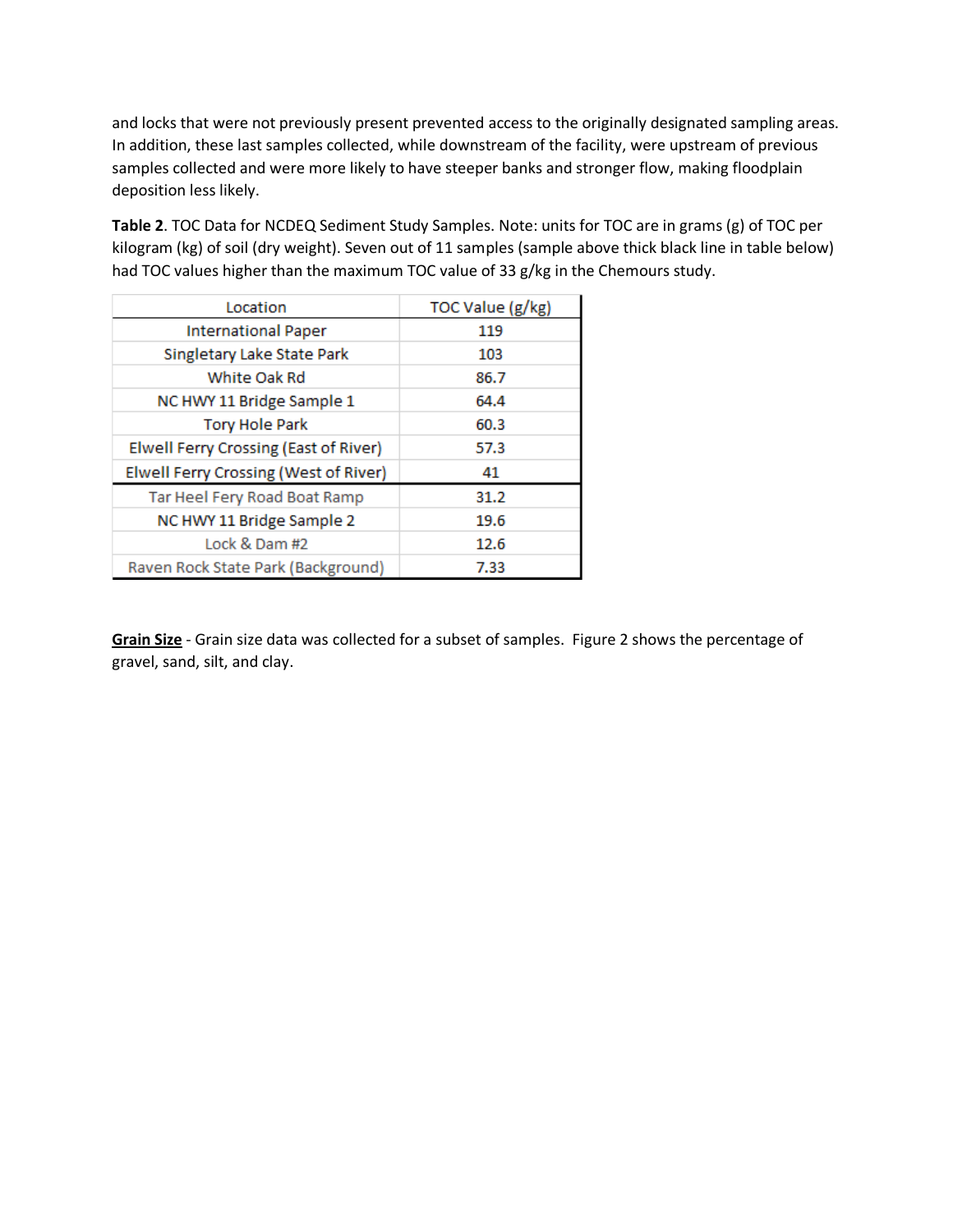

**Figure 2**. Grain Size Data for NCDEQ Samples. Samples are arranged from highest TOC (left) to lowest TOC (right), corresponding to the order in Table 2.

**PFAS Concentrations** - The concentrations for all PFAS are shown in Table 3, which is posted to the website as a separate file for easier viewing of the large table. Concentrations of a few PFAS (PPF Acid, PFMOPrA and PFMOBA) labeled as Chemours compounds in Table 3 are not reported in the 2020 Geosyntec Sediment Characterization Report due to issues with the analytical method.

All other PFAS not specifically labeled as Chemours compounds are designated as legacy PFAS or other PFAS in this report. Some of these legacy/other PFAS compounds are related to the Chemours Fayetteville facility, and many enter the Cape Fear River from sources other than Chemours.

The upstream background location in the DEQ study (Raven Rock State Park) had no detectable Table 3+ PFAS due to its distance from the Chemours facility and/or low TOC values. Total Table 3+ PFAS ranged from non-detect at Raven Rock State Park and Tarheel Ferry Boat Ramp to 31.3 ng/g at International Paper. Total Legacy and other PFAS ranged from 0.70 ng/g at White Oak Road to 39.0 ng/g at Elwell Ferry Road (East of the River). As shown in Figure 3, PFAS concentrations generally increased in areas with higher TOC values.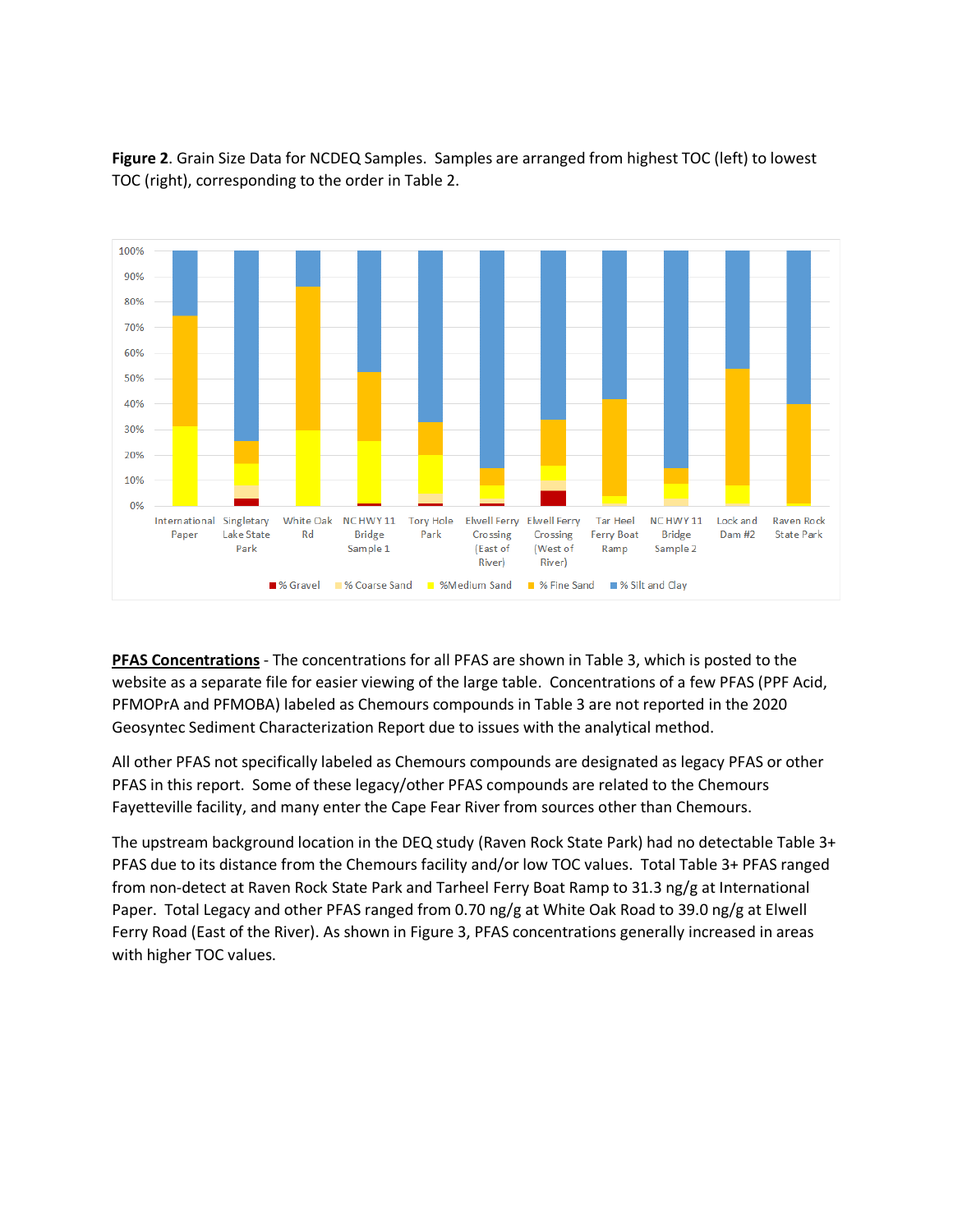

**Figure 3**. Relationship between TOC and PFAS concentrations in sediment samples.

**Analytical Method Reporting Limits -** The use of an analytical method with lower reporting limits for the Table 3+ PFAS allowed for a much higher rate of detection of the compounds. Table 3+ PFAS were found in more than 90 percent of downstream sediment samples in the DEQ study as compared to a detection rate of 33 percent for riverbank sediment samples in the Chemours study. Two of the three samples with detectable Table 3+ PFAS in the Chemours study were collected beside the Fayetteville Works Site, and all three samples had PFAS concentrations between 10 and 20 ng/g (denoted by red lines in Figure 4). No total Table 3+ PFAS were detected between the LOQ of 1 to 2 ng/g and 10 ng/g in the Chemours study; whereas, two-thirds of the Total Table 3+ PFAS detected in the DEQ Sediment Study samples were detected between 0.15 ng/g and 10 ng/g (note: 0.15 ng/g is the reporting limit).

The Chemours study had a lower reporting limit of 0.2 ng/g for many legacy and other PFAS using Method 537M and detected these PFAS in 100 percent of samples – with about half of these detections at levels below 10 ng/g. Legacy and other PFAS were also detected in 100 percent of samples in the NCDEQ Sediment Study.

Taken together, these results suggest that while the Chemours analytical method 537M is able to measure many of the legacy/other PFAS at lower levels, the Chemours Table 3+ Method is not capable of measuring lower concentrations of Table 3+ PFAS in sediment samples. The improvements made to the NCDEQ analytical method allows for the detection of Table 3+ PFAS at lower levels.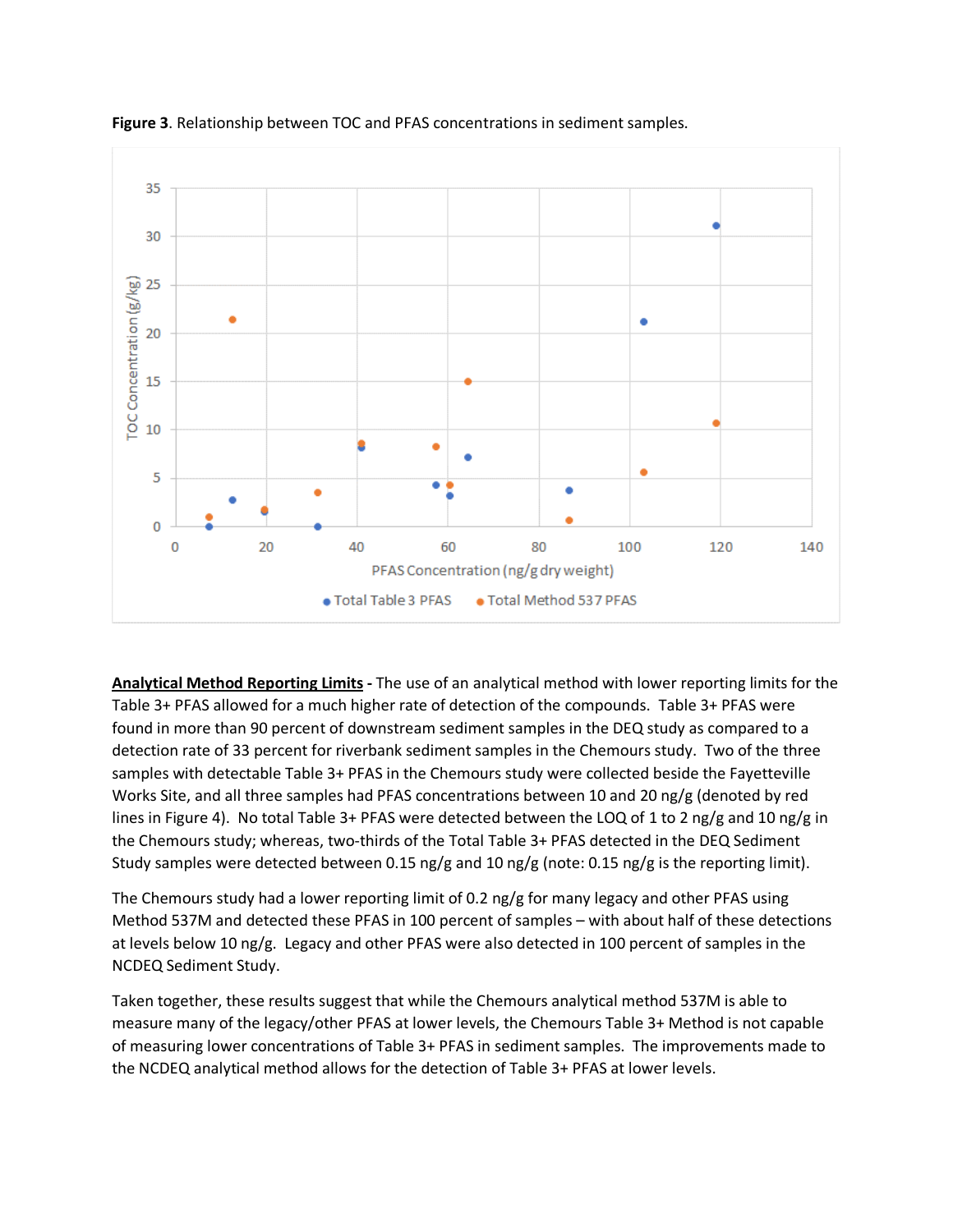**Figure 4**. Total Table 3+ and Total Other PFAS Detected at Each Location as Compared to Chemours Data. *There were a wider range of Table 3+ PFAS found in the NCDEQ study, with most detections below 10 ng/g. All detectable Total Table 3+ PFAS in the Chemours Sediment Characterization Study were either between 10 and 20 ng/g (between the red lines below) or were non-detect.*



**Sampling of Surface and Subsurface Sediment Layers –** Composite samples are collected from the surface, while grab samples are collected deeper from the subsurface. Grab samples and their duplicates collected for the DEQ study are shown in two shades of blue in Figure 5 below. Composite samples and their duplicates are shown in two shades of orange in the same figure. Duplicate samples agree with one another for both Table 3+ PFAS and legacy/other PFAS, indicating that both the sampling procedures and analytical method provide reproducible results for all compounds. However, when comparing grab and composite samples (blue compared to orange), sampling results can vary for both Table 3+ PFAS and legacy/other PFAS. There is no clear trend as to which type of sampling at which depth yields higher PFAS concentrations. Surface soils that have higher concentrations of PFAS may indicate more recent PFAS deposition. Subsurface sediment samples with higher PFAS concentrations may indicate areas where PFAS deposition occurred at an earlier time point, such as when PFAS discharge to the Cape Fear River was greater before the Consent Order was signed in 2019. These results indicate that it is important to collect both surface and subsurface sediment samples to better characterize PFAS in sediment.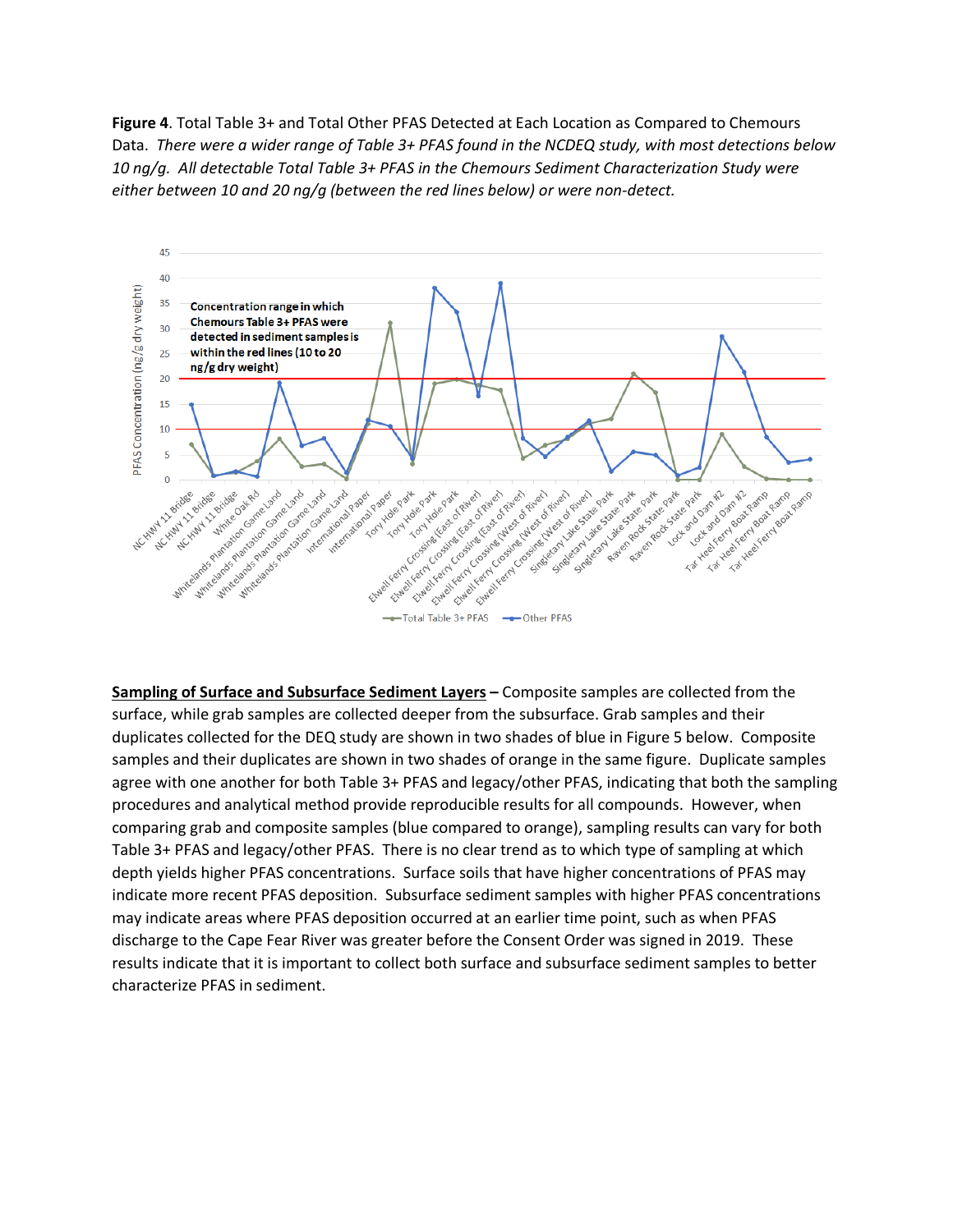

**Figure 5.** DEQ-collected samples: Comparison of Table 3+ PFAS Concentrations Using Grab and Composite Sampling

**Figure 6**. DEQ-collected samples: Comparison of Legacy and Other PFAS Concentrations Using Grab and Composite Sampling



# **Conclusions**

The NCDEQ Sediment Study showed that once concerns about sampling location and analytical method reporting limits were addressed, a much higher percentage of Table 3+ PFAS compounds are detected in sediment samples. Sediment with higher TOC values generally had higher PFAS concentrations. The Chemours Table 3+ method is not sensitive enough to detect and quantitate Table 3+ PFAS at the concentrations at which most Table 3+ PFAS are found in the environment.

Results also showed that PFAS concentrations in samples collected from the same location were often quite different for surface soils and subsurface soils. These differences were not predictable because some locations had higher PFAS concentrations in surface sediments while other locations had higher